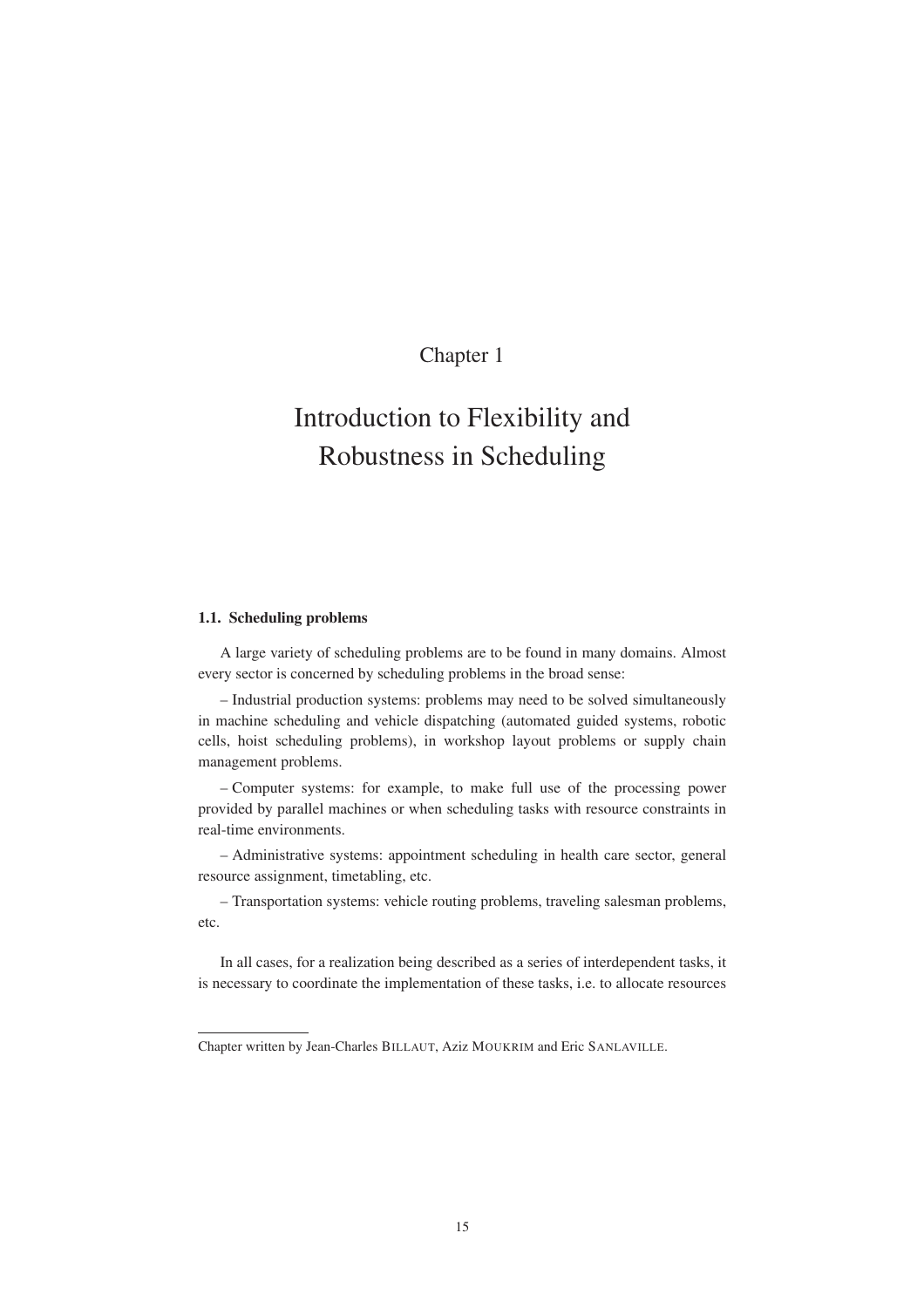to tasks and set their execution dates. Sometimes a schedule simply consists of a sequence of tasks by machine, coupled with a simple rule for calculating task start times (for example earliest schedules). However, in the more general case it is necessary to allocate a start time to each task in the schedule definition.

The basic data of a scheduling problem (see for instance [BRU 07]) are: the tasks to schedule with their precedence constraints, their duration, resources that are necessary for their execution and a function to optimize.

Methods for solving scheduling problems draw from all the techniques of combinatorial optimization, whether approximate methods (greedy algorithms, local search, genetic algorithms, etc.) or exact methods (mathematical programming, branch-and-bound methods, dynamic programming, decomposition methods, constraint programming, etc.). Solving a particular problem may require the use of modeling tools for complex systems (simulation, Petri nets, etc.), thus leading to the definition of matchings between these methods.

The scheduling problems addressed in this book are described according to the classification schemes proposed in [GRA 79]. The scheduling problems are specified using a classification in terms of three fields,  $\alpha|\beta|\gamma$  where  $\alpha$  specifies the machine environment,  $\beta$  the operation characteristics, and  $\gamma$  the criterion to optimize.

#### **1.1.1.** *Machine environments*

The majority of scheduling problems correspond to a number of fundamental theoretical models. We have to schedule a set of n tasks or  $n$  jobs. The machine environments are specified in the field  $\alpha$  separated into two subfields  $\alpha_1 \alpha_2$ . Depending on the values of  $\alpha_1$ , we may distinguish the following models:

– Single machine problems. Each task  $T_i$  of duration  $p_i$  runs on a dedicated machine that cannot handle more than one task at a time. In that case the field  $\alpha_1$ is absent and  $\alpha_2 = 1$ .

– Parallel machine problems. The tasks are to be executed on machines in parallel, and  $p_{ij}$  denotes the execution time of  $T_j$  on machine  $M_i$ :

- If  $\alpha_1 = P$ , the machines are identical:  $p_{ij} = p_j$  for any machine  $M_i$ .

- If  $\alpha_1 = Q$ , the machines are uniform:  $p_{ij} = p_j/s_i$  where  $s_i$  is the processing speed of machine  $M_i$ .

- If  $\alpha_1 = R$ , machines are unrelated:  $p_{ij} = p_j/s_{ij}$  where  $s_{ij}$  is the processing speed of task  $T_i$  on machine  $M_i$ .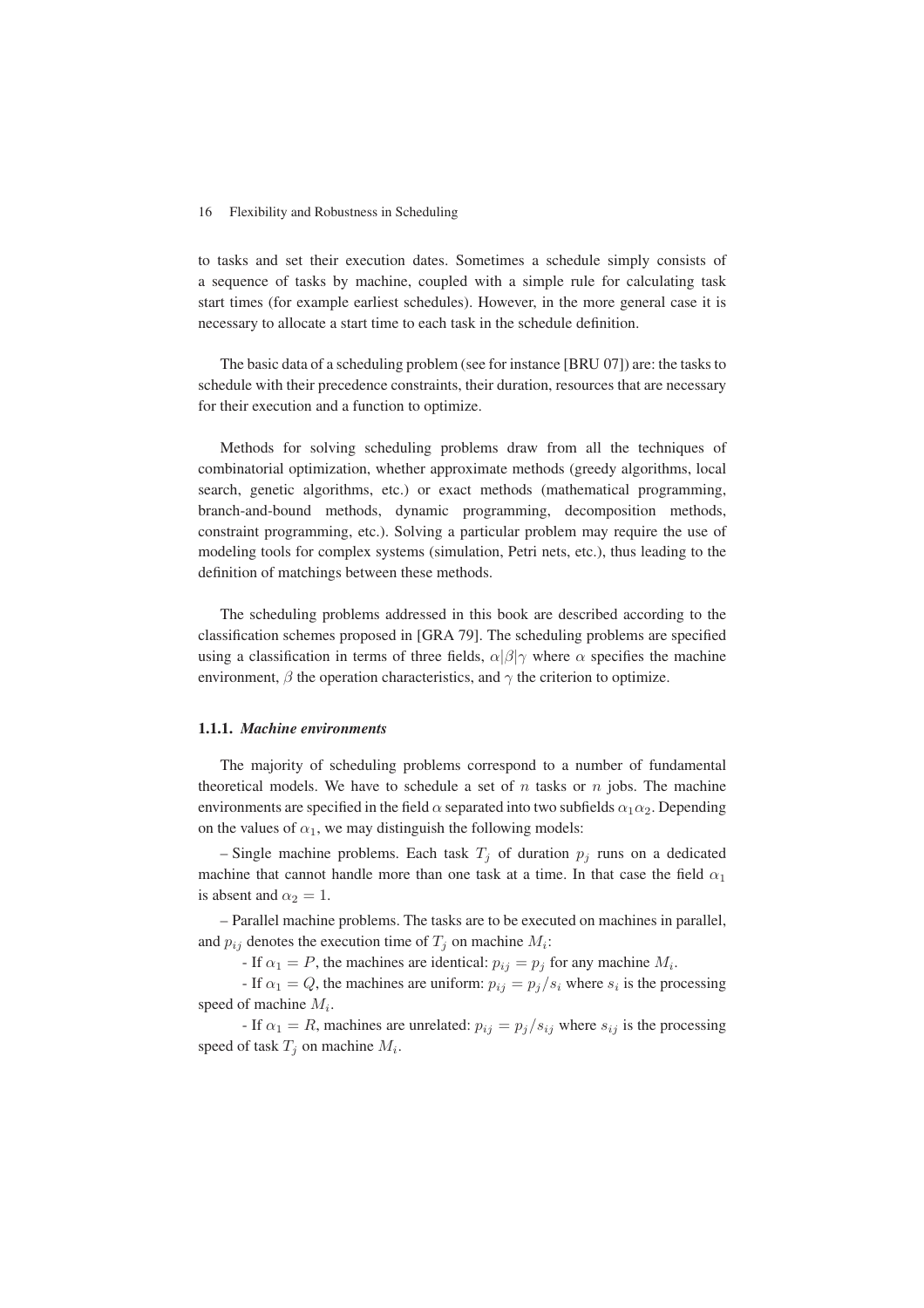– Shop problems. In this model, a shop consists of  $m$  different machines. We consider a set of jobs that need to be performed. Each job  $J_i$  is described by  $n_i$  tasks (which are called *operations*). Operation  $J_j$  running on machine  $M_i$  is denoted  $O_{ij}$ , and its duration is  $p_{ij}$ . Operations belonging to the same job cannot be carried out simultaneously. There are three main types of shop:

- Flow-shop. Each job consists of  $m$  operations and the order of execution on different machines is the same for each job. In this case  $\alpha_1 = F$ .

- Job-shop. The number of operations is not necessarily the same for each job, and every job has its own order of execution on the machines. In this case  $\alpha_1 = J$ .

- Open shop. This is the least constrained shop scheduling problem. The number of operations is not necessarily the same for each job, and the order of execution on the machines is completely free. In this case  $\alpha_1 = O$ .

– Project scheduling under resource constraints. In this model, known as the "*resource constrained project scheduling problem*" (RCPSP), we consider a set of tasks or activities. The execution of each task  $T_j$  requires the use of a fixed amount  $R_{ij}$  of resource i. The maximum capacity of each resource i is available. The field  $\alpha_1$  takes the value PS ("*Project Scheduling*"). Note that the case where the capacity is unlimited corresponds to the central problem in the well-known PERT scheduling model.

If  $\alpha_2$  is a positive integer, the number of machines or resources is assumed to be constant. If the field  $\alpha_2$  is absent then this number is assumed to be arbitrary.

#### **1.1.2.** *Characteristics of tasks*

The field  $\beta = \beta_1 \beta_2 \beta_3 \beta_4$  describes the task characteristics.

Preemption means that the execution of an operation or a task can be interrupted and completed later, either on the same machine or on another machine. An operation or task can be interrupted several times. If preemption is allowed then  $\beta_1 = pmtn$ , otherwise field  $\beta_1$  is missing.

Precedence constraints are represented by a directed graph  $G = (X, \prec)$ , where X denotes the complete set of tasks.  $T_i \prec T_k$  means that the task  $T_i$  must be fully completed before the task  $T_k$  begins. Whether the graph  $G$  is arbitrary, a union of paths, an out-tree or an in-tree,  $\beta_2$  takes the value *prec, chain, out-tree,* or *in-tree,* respectively. When there are no precedence constraints this field is missing. In the context of parallel computing (message passing) or shop management (part transfer), a quantity  $c_{jk}$  may be associated with any precedence  $T_j \prec T_k$ . If  $T_j$  and  $T_k$  are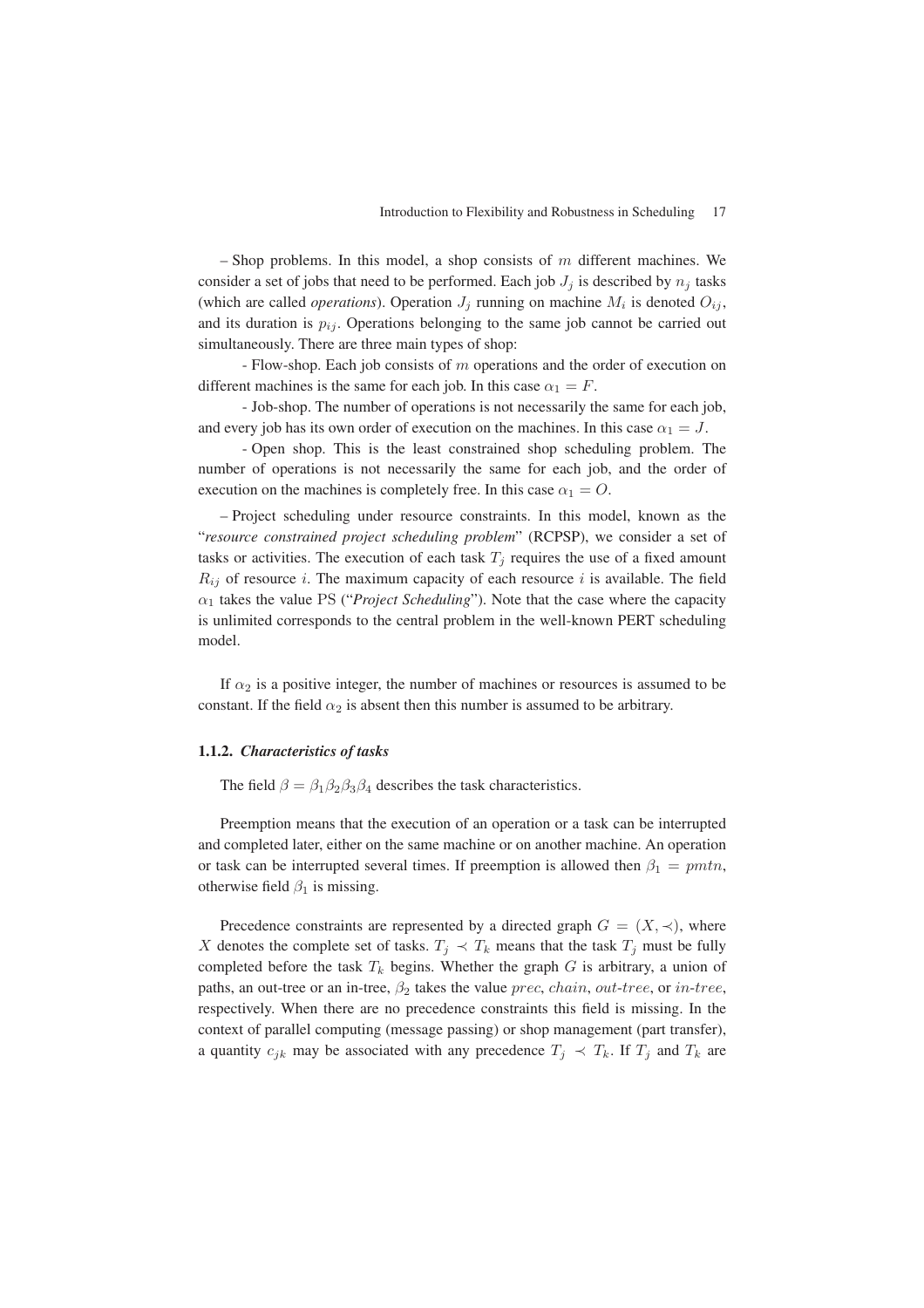performed on two different processors (or machines),  $c_{jk}$  corresponds to the shortest delay between the end of  $T_i$  and the beginning of  $T_k$ , otherwise this delay is zero.

The release dates of tasks (earliest start times) are not necessarily identical. In this case,  $\beta_3 = r_j$ . If all tasks are assumed to be available at time 0, the field  $\beta_3$  is missing.

If  $\beta_4 = d_j$ , we hope that the completion time  $C_j$  for each task  $T_j$  will be less than or equal to  $d_j$ , called the *due date* of  $T_j$ . If  $C_j$  exceeds  $d_j$ , the task is considered late.

#### **1.1.3.** *Optimality criteria*

When a schedule is fixed, the following variables can be computed for each task  $T_i$  or every job  $J_i$ :

- end date of the task  $T_j$  or job  $J_j$ , or completion time, noted  $C_j$ ;
- lateness  $L_j = C_j d_j$  or tardiness  $T_j = \max\{0, C_j d_j\};$
- unit penalty  $U_j = 0$  if  $C_j \leq d_j$ , otherwise  $U_j = 1$ ;
- flow time  $F_j = C_j r_j$ .

Optimality criteria are functions to minimize. Usually, they integrate the above variables in the form of a maximum function or a sum function, possibly weighted. For example:

– the duration of the schedule or *makespan* is the function  $C_{\text{max}} = \max_{1 \leq j \leq n} C_j$ ;

– the weighted number of late tasks is the function  $\sum_{j=1}^{n} w_j U_j$ .

Optimizing a single criterion is sometimes not sufficient, and in order to solve the problem, several conflicting criteria must be taken into account. For example, a company might want to minimize delivery delays and also to minimize its storage costs. These two criteria are clearly antagonistic, and multicriteria optimization methods are required to develop a procedure which will provide the best compromise solution [T'K 06].

We conclude this section by defining three scheduling classes:

– a schedule is said to be *semi-active* if no task can be performed earlier without changing the order of execution or violating the constraints;

– a schedule is said to be *active* if no task can be performed earlier without violating the constraints;

– a schedule is said to be *without delay* if at any time t resources are not present in sufficient quantity to start an available job processed later in the schedule.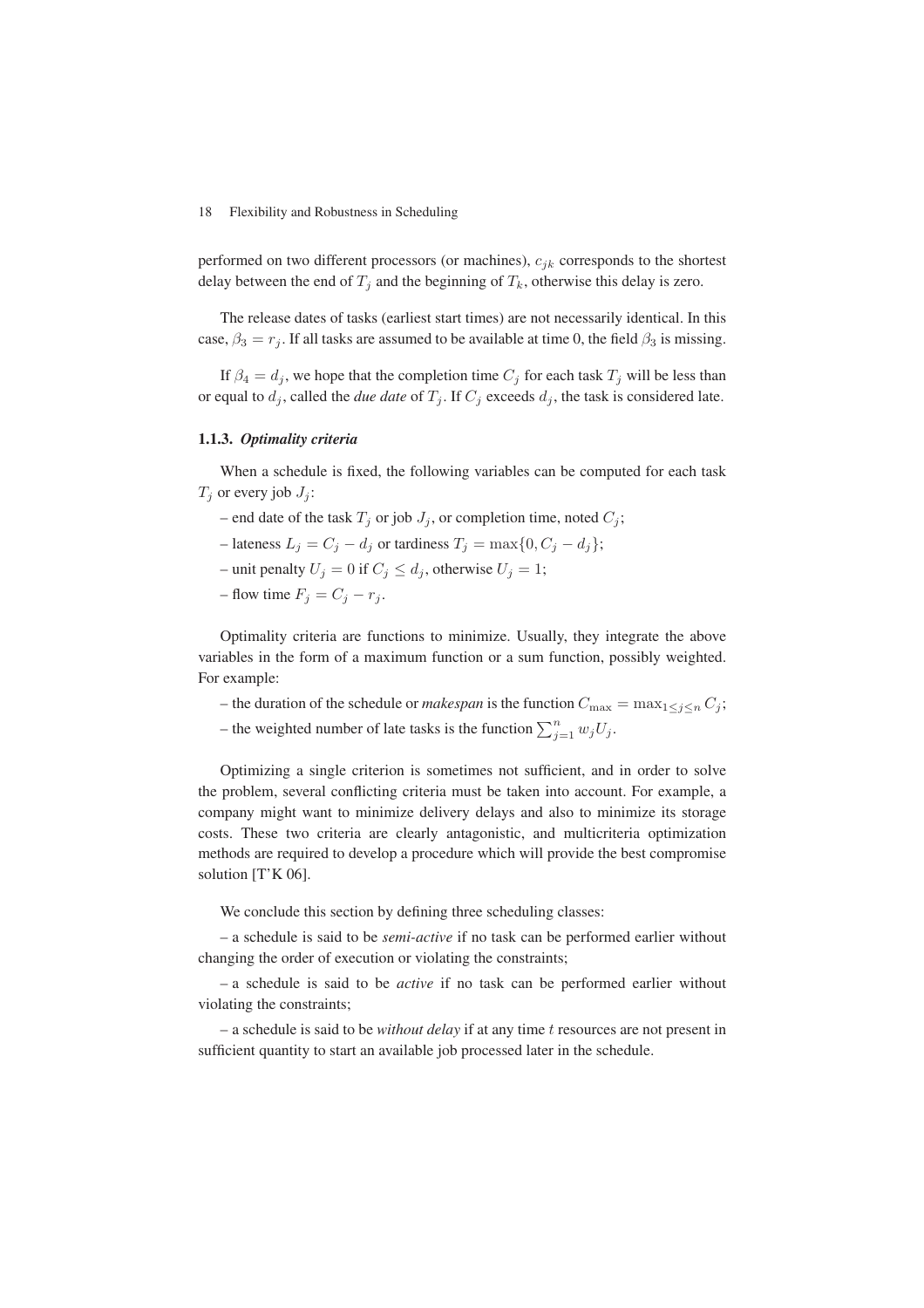Figure 1.1 shows a single machine scheduling problem involving two tasks  $T_1$  and  $T_2$  with  $p_1 = 2$ ,  $p_2 = 1$ ,  $r_1 = 1$  and  $r_2 = 0$ . The schedule shown in Figure 1.1a is semi-active but is neither active nor without delay, whereas the schedule shown in Figure 1.1b is semi-active, active and without delay.



**Figure 1.1.** *Examples of semi-active and delay-free schedules*

Figure 1.2 shows a parallel machine scheduling ( $m = 2$ ) of three tasks  $T_1, T_2$  and  $T_3$  with  $p_1 = 2$ ,  $p_2 = 2$ ,  $p_3 = 4$ ,  $r_1 = 1$  and  $r_2 = r_3 = 0$ . The schedule shown in Figure 1.2 is both active and semi-active but not without delay.



**Figure 1.2.** *An example of an active schedule that is not delay-free*

#### **1.2. Background to the study**

The subject under consideration is scheduling and the problem addressed in this book is the integration of flexibility and robustness in scheduling problems.

Scheduling problems are widely discussed in the literature, in a large variety of contexts (see section 1.1). We distinguish here two major classes of approach:

– Classical deterministic methods, which consider that the data are deterministic and that the machine environment is relatively simple (disjunctive resources, possibly in multiple copies: see section 1.1.1). Some traditional constraints are taken into account (precedence constraints, release dates, due dates, preemption, etc.). The criterion to optimize is often standard (makespan). Problems have been investigated and classified according to their computational complexity. A number of methods have been proposed (exact methods, greedy algorithms, approximate methods, etc.), depending on the difficulty of a particular problem. These kinds of studies are the most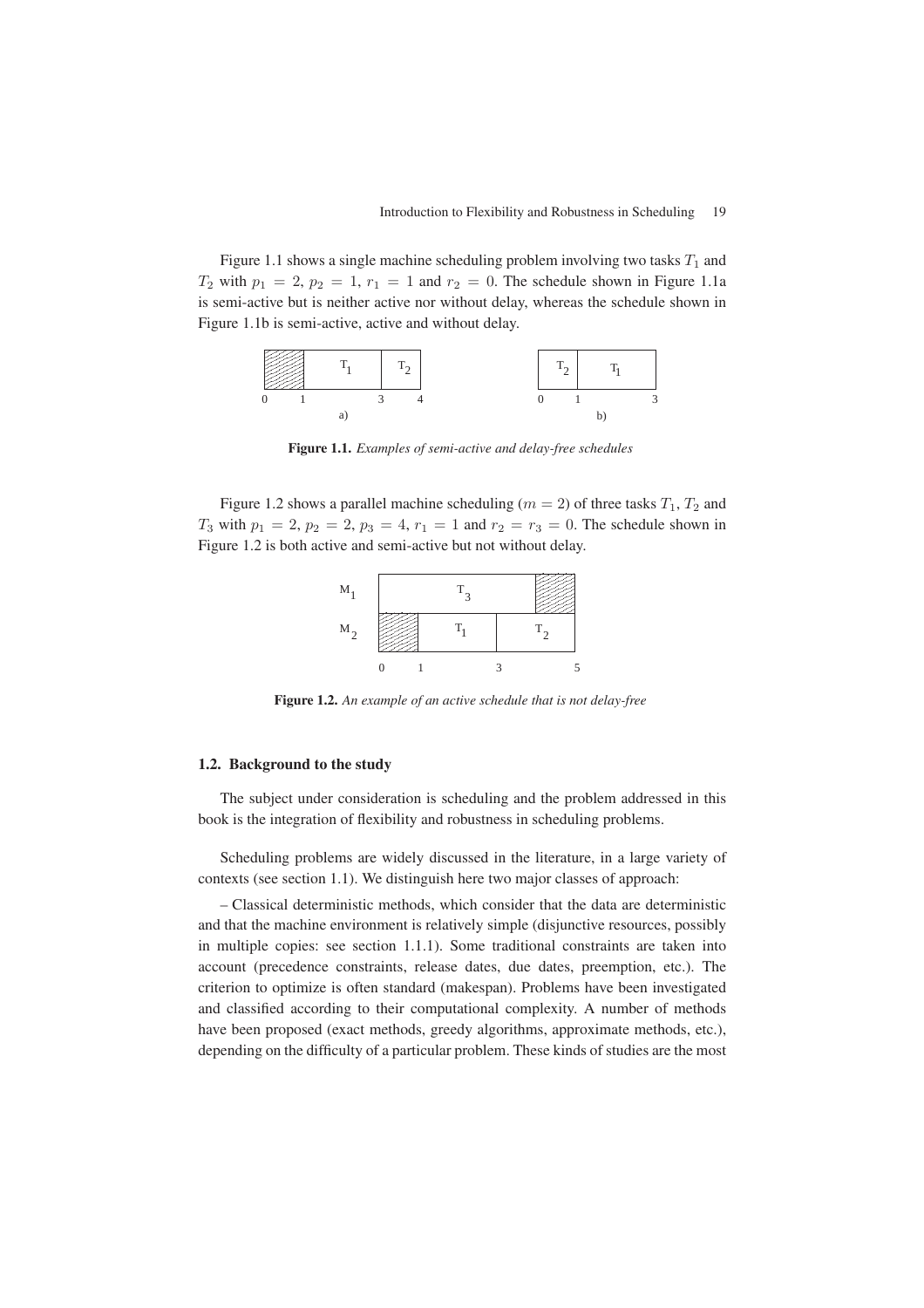common in the literature devoted to scheduling problems, and there are many books dealing with the most classic problems (see for example [BLA 01, BRU 07, PIN 01]).

– On-line methods. When the algorithm does not have access to all the data from the outset, we say that the data become available step by step, or "on-line". Different models may be considered here. In some studies, the tasks that we have to schedule are listed, and appear one by one. The aim is to assign them to a resource and to specify a start time for them. In other studies, the duration of the tasks is not known in advance. These problems have given rise to many theoretical studies (e.g. [SGA 98, FIA 98]).

Flexibility occurs at the boundary between these two approaches: some information is available concerning the nature of the problem to be solved and concerning the data. Although this information is imperfect and not wholly reliable, it cannot be totally ignored. We also know that there will be discrepancies, for a number of reasons, between the initial plan and what is actually realized. Given that disruptions will occur and unforeseen circumstances arise, the aim is to propose one or more solutions that adapt well to disruptions, and then produce reactive decisions in order to ensure a smooth implementation. Another parameter here is the freedom left to the scheduler about the set of solutions it might be possible to propose: this flexibility is *internal* to the individual problem. Hence there are two kinds of flexibility, this internal flexibility, and the *chosen* flexibility, that the method really use when proposing a set of solutions (see section 1.4).

Robustness refers to the performance of an algorithm in the presence of uncertainties. Measures of robustness are required, which we will show later. Robustness can be defined at several levels: we can speak of the robustness of a solution of course, but also of the robustness of a procedure or of a conclusion [ROY 02]. Robustness is a qualifier which generally refers to a capacity to tolerate approximations (on the assumptions, model or data [ROY 02]). It is also a measure of the result after the application of a procedure in the presence of uncertainties, or after the appearance of uncertainty, for example relative to the operation duration the transport time, the availability of the most qualified personnel, etc. It is the performance characterization of an algorithm (or a complete process of schedule construction) in the presence of uncertainties (see section 1.5).

#### **1.3. Uncertainty management**

This section summarizes the sources of uncertainty for scheduling problems and shows that all data may be concerned. The different models that take into account these uncertainties are presented and the different approaches proposed in the literature are then reviewed. Recent literature is too rich to make a complete state-of-the-art survey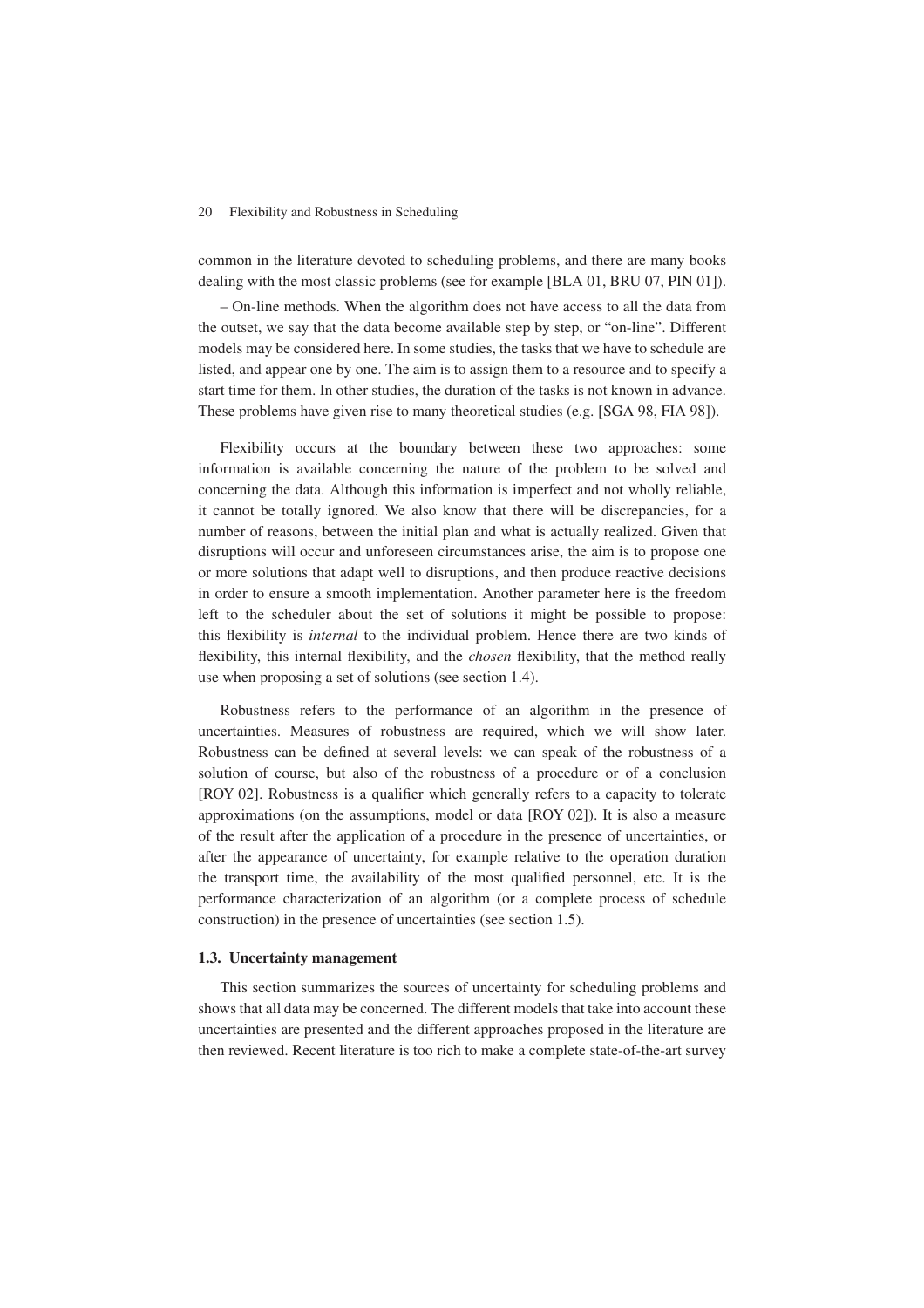possible. We restrict ourselves to some basic works, leaving the more specialized studies in the bibliographies of the different chapters.

The book by Kouvelis and Yu [KOU 97] presents the sources of uncertainty in operations research, particularly in scheduling, and provides a discussion on models (see also the article by Daniels and Kouvelis [DAN 95]). The article by Davenport and Beck [DAV 00] is a very detailed review with a classification of possible approaches, while Herroelen and Leus [HER 05] focus on project scheduling and describe a wide range of methods.

#### **1.3.1.** *Sources of uncertainty*

The data associated with a scheduling problem are the processing times, occurrence dates of some events, some structural features, and the costs. None of this data is free from factors of uncertainty.

The duration of tasks depends on the conditions of their execution, in particular on the necessary human and material resources. They are thus inherently uncertain, regardless of contingent factors that may impair their execution. At any time, communications between two tasks depend on the state of the communication network, the level of contention, the availability of links, and so on. Similarly, transportation times for components between separate operations in a production process will depend on the characteristics of the transportation resources available. Finally, in a production context, some resources such as versatile machines require a reconfiguration time between operations. This time depends on the type of tools needed and the location of these tools in the shop, not to mention the operator carrying out the reconfiguration.

The start times for some events within a schedule can be part of the initial data. This is the case for the arrival of a task (release date), which often depends on events outside the studied system, such as events in the supply chain or a customer order. The same is true of the due date of a task. The periods of availability of human or machine resources is also difficult to predict precisely, due to maintenance, delays or unforeseen absences of an operator or a raw material.

More radically, some events can be totally unforeseen and change the structure of the problem and consequently the ongoing schedule. A task can be added or removed without warning. The characteristics of a task can be changed, like its way of execution (regarding, for example, the range of products or the enforcement of a particular operator) or its relationships with other tasks, such as precedences or disjunctions. A machine may fail or suddenly become useless for unforeseen reasons.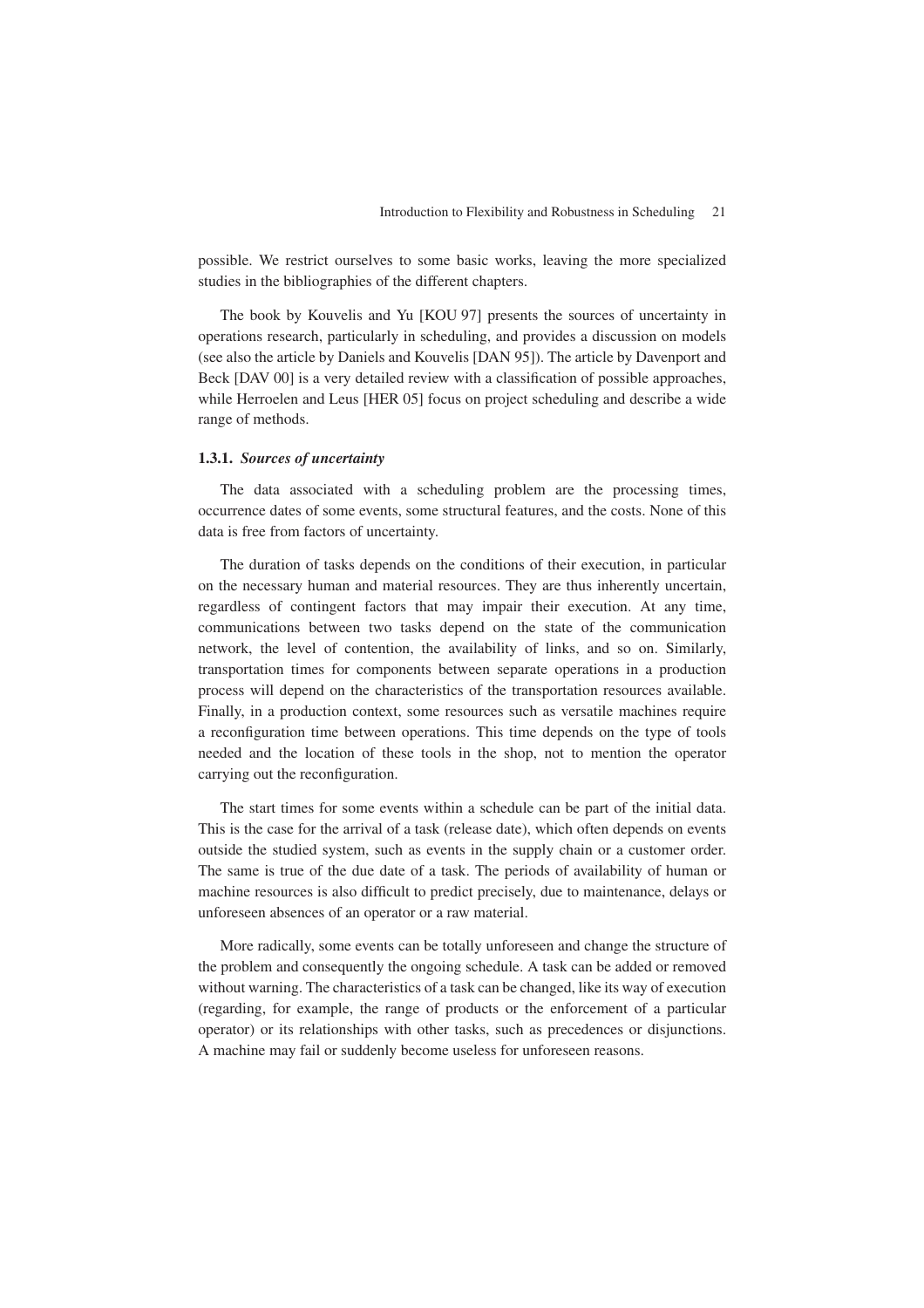Finally, if a cost is associated with a task, it can be changed without notice, especially when the considered system is part of a larger hierarchical system: the priorities are set at a higher level.

Thus, no data can be regarded as immutable, although the possibility of a change depends on the context. We can consider two cases for each piece of data (duration, date or cost): either its value is uncertain, that is to say it may take any value inside some fixed set; or its value may be subject to a disturbance, meaning that it is set in order to ensure normal functioning of the system, but can be changed by some unexpected event. This is of course always the case for structural data, which are modified according to contingent events.

## **1.3.2.** *Uncertainty of models*

It follows from the above discussion that non-deterministic models are essential for solving concrete problems in scheduling, because of the inherent uncertainty in the data. Let us first consider the hypothesis of randomness which has given rise to a longstanding branch of research: stochastic scheduling. Here, all data (durations and also the dates of events, including possible disruptions) are modeled using random variables, and possibly constants. The probability of events is assumed to be known. From this stochastic model, it is theoretically possible to compute *a priori* the best schedules, or rather (in the case of possible disruptions) policies, i.e. the most successful decision sets (see the chapter by Weis [WEI 95] in [CHR 95] for a presentation of stochastic scheduling, as well as the book by Pinedo [PIN 01]).

This assumption of randomness is not always made, for at least three reasons. First, *a priori* knowledge about the data is not always sufficient to deduce the laws of probability associated with it, especially if the problem is addressed for the first time. Secondly, assumptions regarding independence are rarely justified: a major source of disruptions may often result in a number of uncertainties concerning various data. Finally, even if a stochastic model can be envisaged, it is often too complex to be usable.

Data values are therefore often regarded as "simply" uncertain. However, it is usually possible to maintain values within some limits, in almost all cases within a set which is discrete or continuous (interval). In the case of discrete sets, we obtain a finite but potentially large number of scenarios (a value is assigned to all data). It may be possible to allocate a probability to each scenario, even if it is not exactly computable, thus indirectly achieving a stochastic model. Even in the continuous case, it is possible to proceed using these intervals. The theory of fuzzy sets is applicable here, the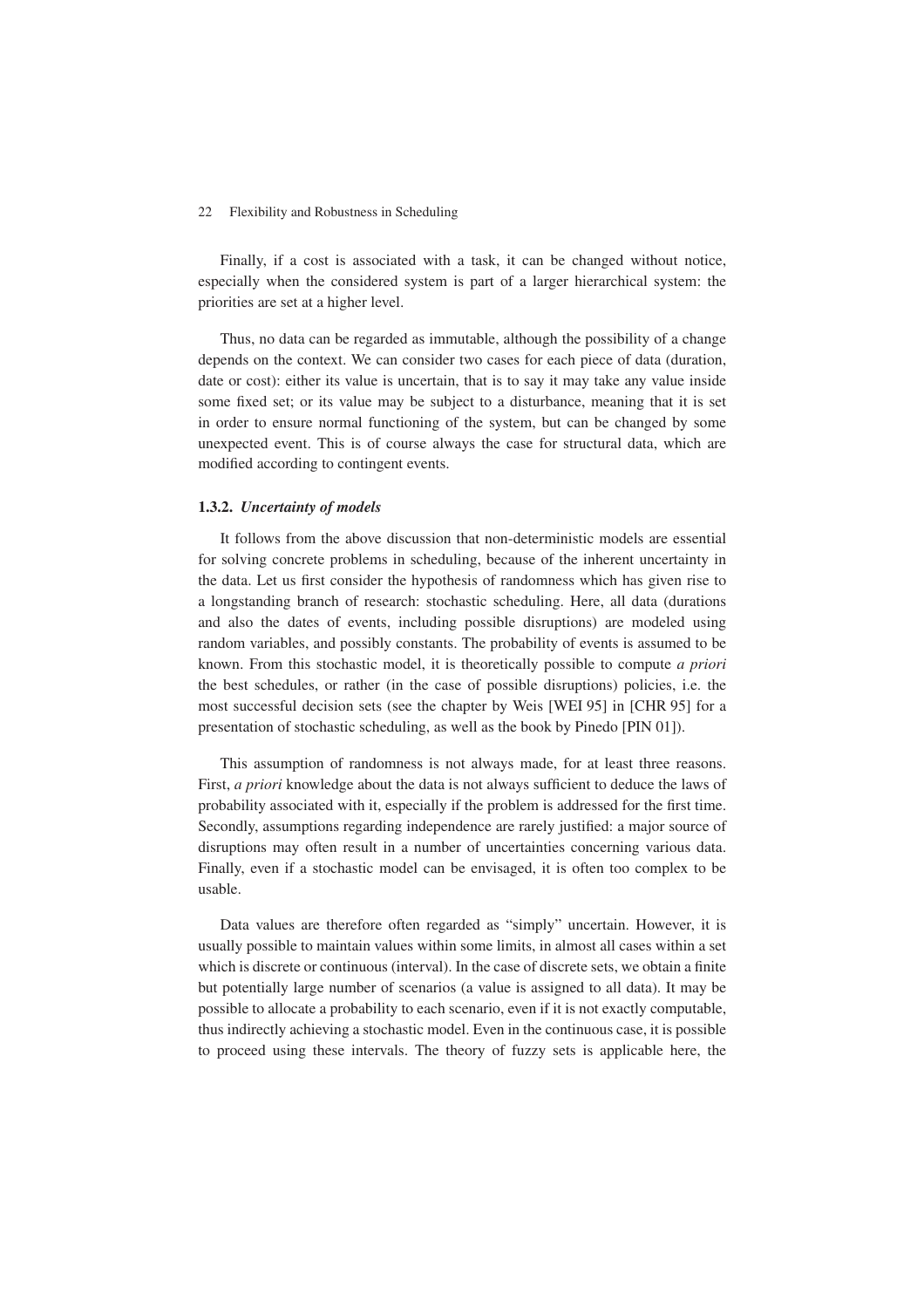application of which to scheduling problems has seen some recent developments. This is not addressed in this book, but has been the subject of a book published by Hapke and Slowinski [SLO 00]; see also Dubois *et al.* [DUB 03].

It may happen that the data are outside the considered sets. One simple solution to this is not to propose a set at all. Nevertheless, a commonly-used technique is to assign to each piece of data a central value, its estimate, and all these estimated values may then be used while anticipating the possible differences at the execution step.

To sum up, the data can be represented as either random variables (stochastic model), real intervals (interval model) or discrete sets (scenario model). They may or may not be associated with an initial estimate. It is of course possible to combine different modes of representation!

#### **1.3.3.** *Possible methods for problem solving*

We now look at different methods for solving a scheduling problem with uncertainties. The choice depends of course on the chosen model. Let us first list the steps needed to solve such a problem.

# 1.3.3.1. *Full solution process of a scheduling problem with uncertainties*

Obtaining a complete solution to the problem requires the following steps:

– Step 0: defining a static problem. The definition includes, in addition to the classical specifications in deterministic scheduling, the specifications of uncertainties and their modeling. The concept of schedule quality must also be specified at this stage.

– Step 1: computing a set of solutions, i.e. a family of feasible schedules achievable by a static algorithm  $\alpha$  (static phase). A set of solutions can be obtained from a single solution, for example when the start times of some tasks may vary within a known interval.

– Step 2: during execution, a unique solution is calculated, that is to say the schedule actually carried out, which is the outcome of applying a dynamic algorithm  $\delta$  (dynamic phase) to the set of possible solutions.

The solution methods differ depending on the choices made in steps 1 and 2, and therefore on the static and dynamic algorithms chosen. These choices depend, of course, on the models in step 0, which were discussed above, apart from the notion of quality, which we examine in section 1.5.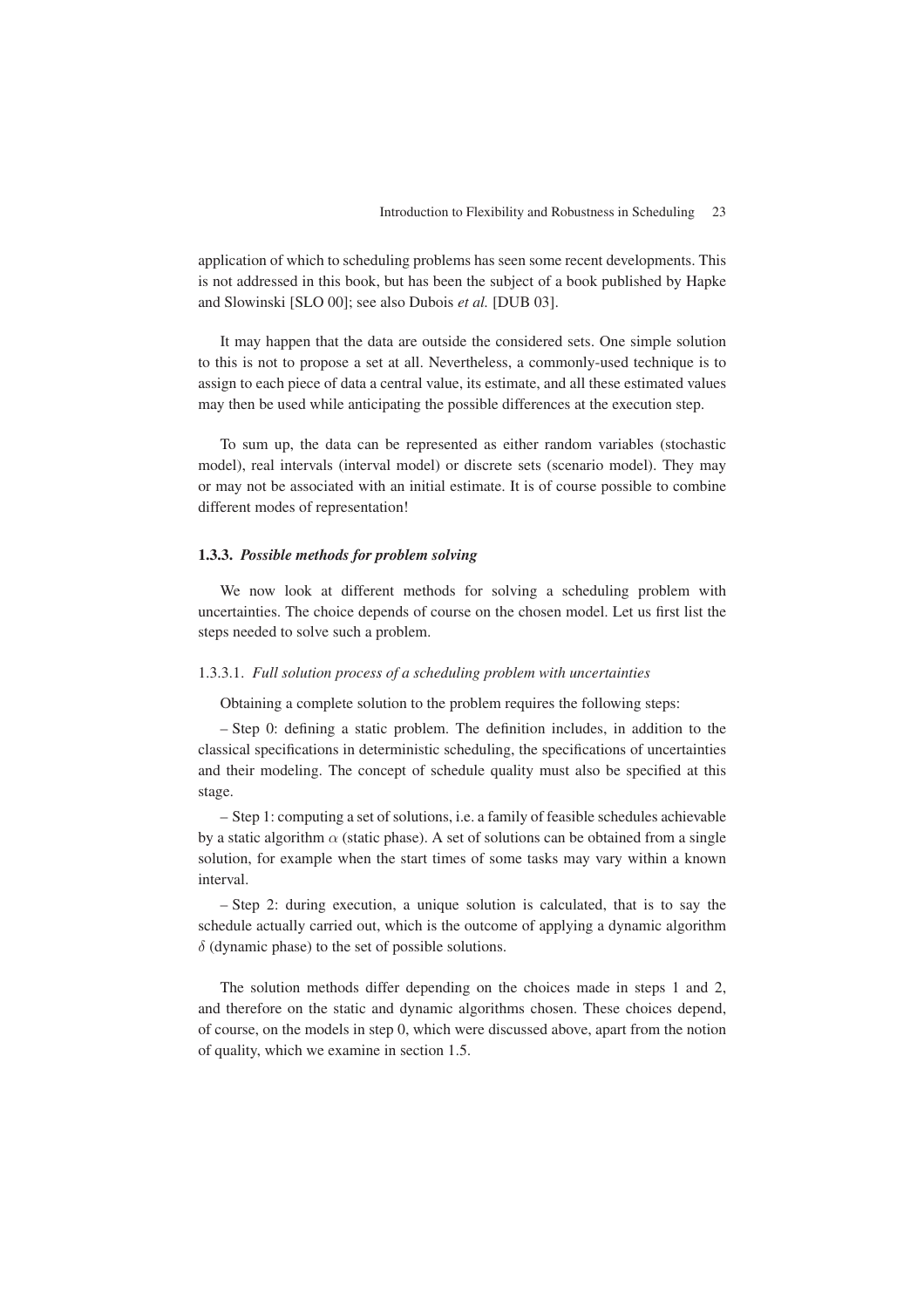#### 1.3.3.2. *Proactive approach*

In this approach, the focus is on step 1: knowledge of the uncertainties is used by the static algorithm to build one baseline schedule or a family of schedules. This family can be described either explicitly or implicitly. In the literature we also encounter the term *predictive approach*, the difference being that the schedule constructed in the latter case, using a static algorithm, does not take uncertainty into account. The starting point of this book is that it *must* be taken into account, and therefore we shall only look at proactive approaches.

In both approaches, predictive and proactive, step 2, during the execution, does not require any calculations: according to the real value of data, the baseline schedule is used or it is adjusted to remain feasible. These choices or adjustments are made using simple rules, such as waiting for a task to complete if it is overdue, or taking a particular action when a particular event occurs.

A stochastic model can give rise to a proactive approach, the uncertainty being taken into account in the computation of a baseline schedule.

#### 1.3.3.3. *Proactive/reactive approach*

It is natural to couple a proactive approach, when it proposes a family of schedules, with a more elaborate step 2: as knowledge of the actual data values is acquired, and possibly after a disruption, a non-trivial dynamic algorithm is used to choose among the schedules selected in the previous (static) step those that prove to be the most efficient. This approach, responding to actual conditions while using the results of step 1, is called proactive/reactive.

In addition, let us note that it is often impossible to take all uncertainties into account, in particular disruptions, during the static phase. The example of machine failure is the most obvious but not the only one. The dynamic algorithm is then a necessity.

There are two extreme types of dynamic algorithms. The first type attempts a repair, trying to recover as fully as possible the baseline schedule or one of the selected schedules. In contrast, the second type carries out a re-optimization or post-optimization, i.e. it calculates, on the basis of actual conditions, a new schedule without further reference to the results of the static phase. The re-optimization is needed especially in the case of contingencies which significantly change the data of the initial problem.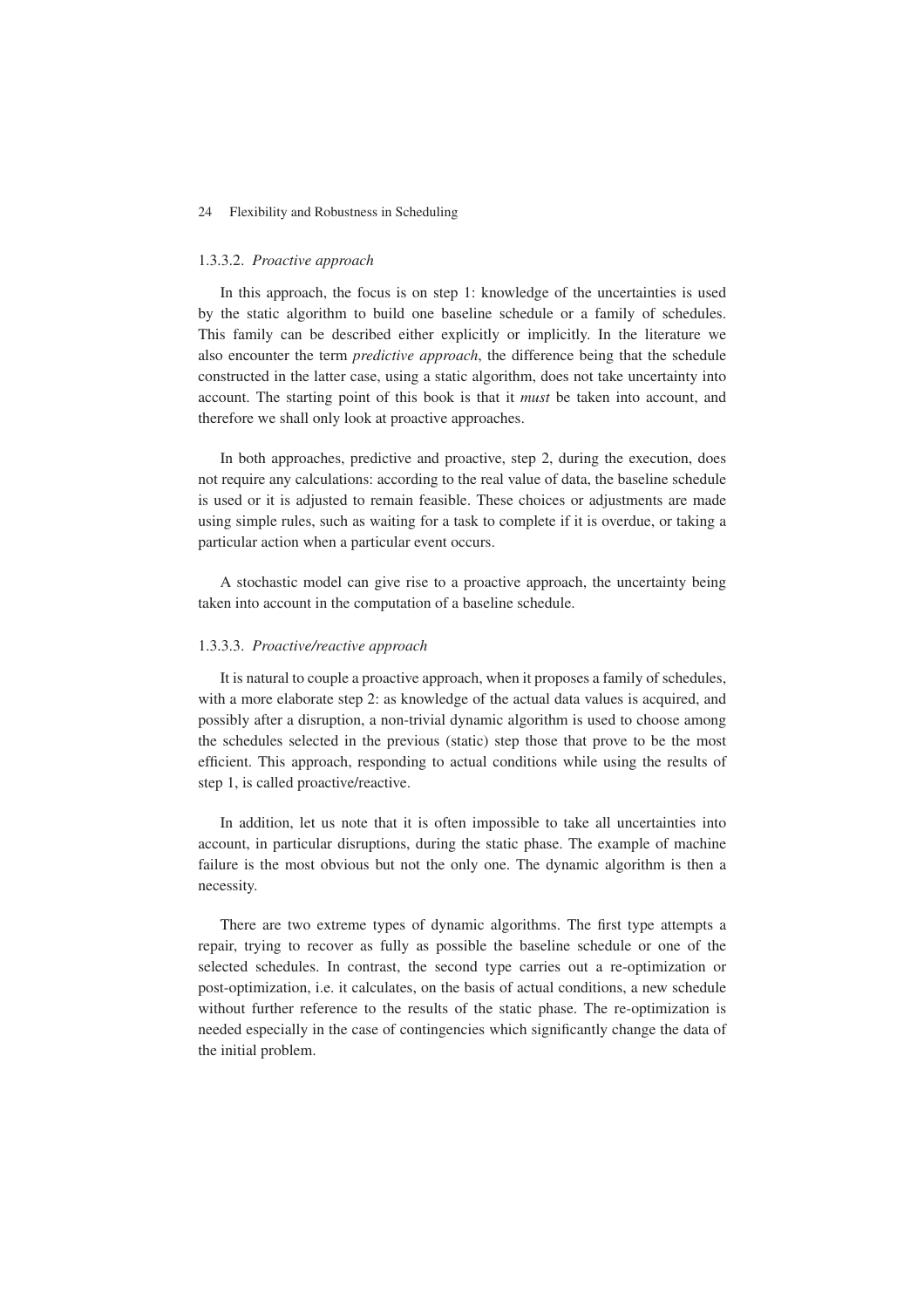#### 1.3.3.4. *Reactive approach*

In the purely reactive approach, the choices specifying a schedule are made during the dynamic phase. We must keep in mind that depending on the context, the reaction time required may vary from several days for some projects to less than a second for computer applications or embedded systems. If we have relatively accurate information regarding the value of data in the ongoing schedule (see step 0), the ideal scenario is to compute the optimal decision at every point where a choice can be made, which corresponds to post-optimization, here used in an iterative manner. However, simple decision rules are more often applied, such as giving priority to tasks with smaller margins. These rules rarely build optimal schedules. In the particular case of stochastic models, it is sometimes possible to show that one set of rules (here called policy) is the best, for example according to the criterion *expectation* (see section 1.5).

Finally, when very few assumptions are made about the data (no estimates), decisions to be made at each moment are very difficult to evaluate *a priori*, which leads us into the area of *on-line scheduling* mentioned earlier. A typical case is when the characteristics of a task (duration or mode of execution) are unknown until the job is ready to be executed. The on-line scheduling reviewed by Sgall [SGA 98] is beyond the scope of this book.

#### **1.4. Flexibility**

The introduction of flexibility into a scheduling problem reflects the degree of freedom during the implementation phase of the scheduling. This flexibility can take several forms:

– Time, or *temporal* flexibility, i.e. regarding the starting times of operations. This flexibility can be seen as implicit in scheduling, since it allows some operations to drift over time, if conditions dictate. This is the first level of flexibility in scheduling.

– Flexibility regarding order of execution, or *sequential* flexibility. This means being able to change the order in which the operations should run on the machines, and implicitly presupposes temporal flexibility. It can be proposed during the execution of the sequence, allowing some operations to overtake others, if the conditions require it.

– Flexibility in assignments. In cases when there are multiple copies of resources, this allows a task to be executed using a resource other than that which was initially planned. This flexibility is a great help, for example when a machine becomes unavailable. It implicitly presupposes sequential flexibility and temporal flexibility.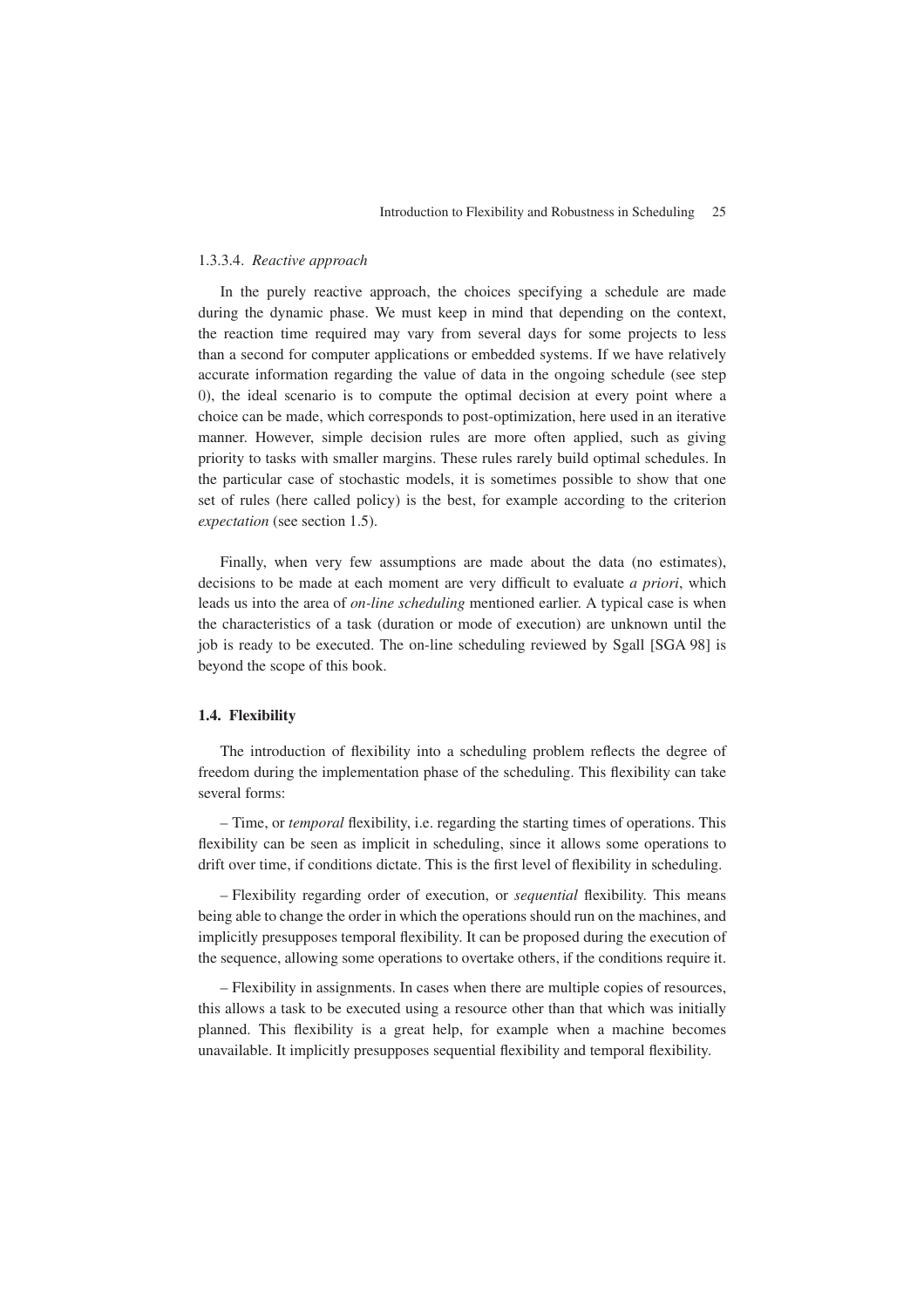– Flexibility in the execution mode. The execution mode encompasses the possibility of preemption, overlap, changes in product range, whether set-up time is taken into account, changes in the number of resources required to perform an operation, and so on. This flexibility can be proposed depending on the context to overcome a difficult situation.

Flexibility, which is a degree of freedom available during the operational phase, can be harnessed in step 1, during the static phase. Indeed, some methods, in order to give more flexibility regarding start times, will allocate the available margins to operations in proportion to their length, for example, or will allocate margins to the operations considered as the most critical, as is the case with the concept of buffer in the critical chain [GOL 97, HER 01]. In order to give more sequential flexibility, the concepts of groups of swappable tasks ([ART 99, ART 05]) and of partial order between tasks [ALO 02, WU 99, MOU 99] have been proposed. These methods were designed to build robust schedules.

The challenge when introducing flexibility is finding a way of measuring the level of flexibility obtained. Some approaches rely on measuring *a posteriori* the utility of the flexibility proposed by comparing the quality of a flexible solution to that of a non-flexible solution in the presence of disturbances. It is consequently the robustness measure that should indicate whether or not a particular flexible solution is better than a non-flexible solution.

## **1.5. Robustness**

It is really difficult to give a unique definition for robustness, as this concept is differently defined in several domains. Furthermore, often in the literature, the definition often remains implicit in the literature or is determined by the specific target application. Finally, most authors prefer to use the concept of robust solution (and here, of robust schedule).

Let us first propose some consensus definition: a schedule is *robust* if its performance is rather insensitive to the data uncertainties. Performance must be understood here in the broad sense of solution quality for the person in charge; this naturally encompasses this solution value relatively to a given criterion, but also the structure itself of the proposed solution. The *robustness* of a schedule is a way to characterize its performance.

Anyway, analysis cannot restrict itself to one solution. We are mainly interested in the performance of the process previously detailed (see section 1.3.3.1) to build these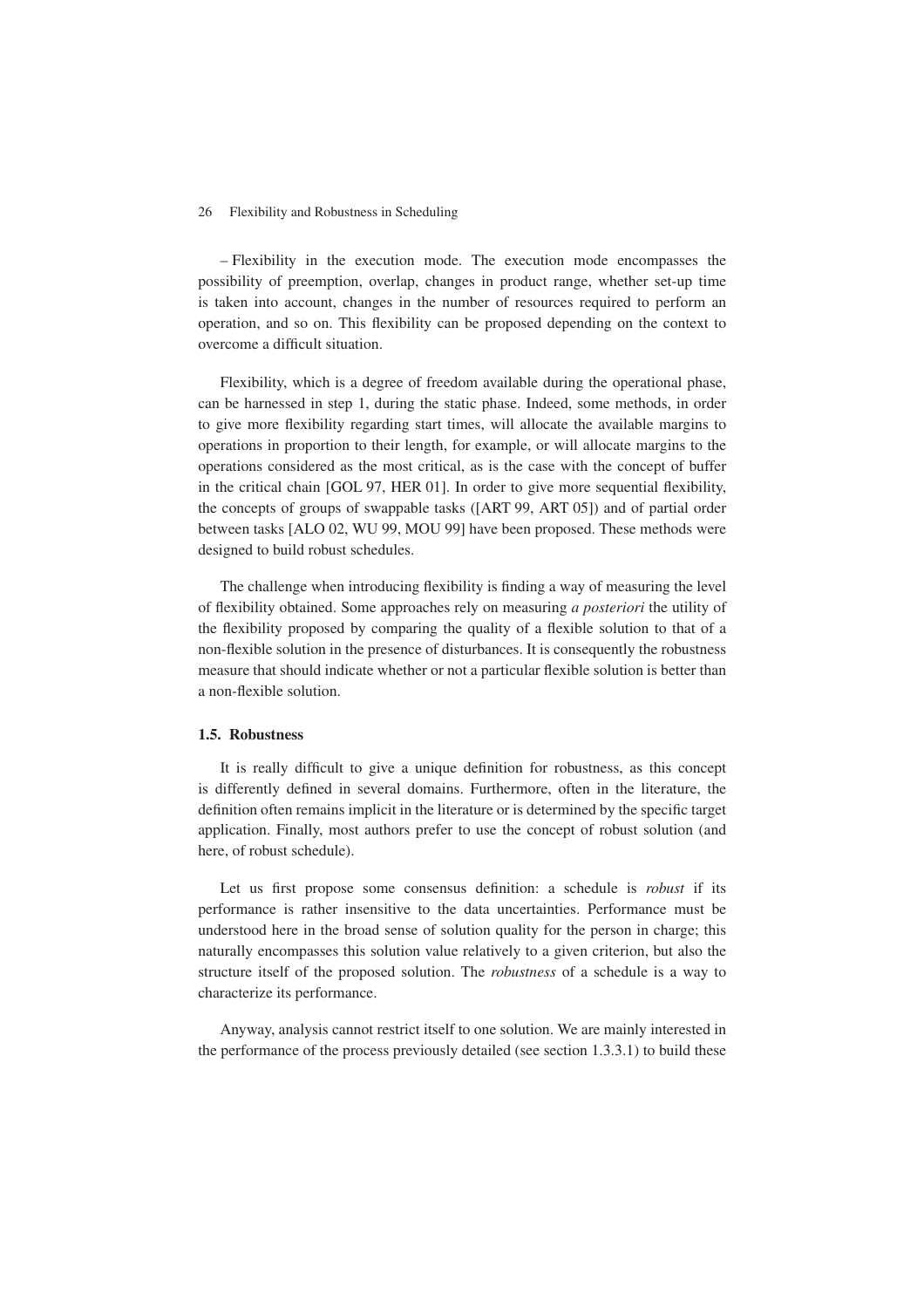solutions according to the real problem data. Throughout this section, the term *method* will be used to designate the whole building process of the final schedule. Thus, we follow Bernard Roy [ROY 02] who states that the person in charge is not interested in a specific solution, but in the set of solutions a method can build according to the real data, and by their variability. The questions raised in this work, in the larger framework of decision aid are fundamental also for scheduling under uncertainties. When the whole method is not explicit, but one stage alone (static or dynamic) is under study, it is then legitimate to use the terms of robust algorithm, or even of robust schedule.

The curious reader might also find it very useful to look for works about robust optimization at large, reflecting the diversity of the approaches; see Kouvelis and Yu [KOU 97], Ben-tal and Nemirovski [BEN 99], Aïssi *et al.* [AÏS 07], among many others.

In order to characterize robustness, different tools that might be used are presented. This in fact implies that several types of robustness exist. The following notations shall be used:

 $–\mathcal{P}$ : a static problem, together with uncertainties description. Hence  $\mathcal{P}$  is a set, possibly infinite, of instances of the deterministic problem.

 $-I$ : an effective instance of  $\mathcal P$  (describing the effective conditions met during execution) also called the scenario.

 $-S$ : an effective schedule, obtained by the studied building process. S varies according to the considered scenario and in cares of possible ambiguity it is noted  $S_{\mathcal{I}}$ .

 $-z<sub>\tau</sub>(S)$ : performance of schedule S realized on I, simply denoted  $z<sub>\tau</sub>$  if there is no ambiguity.

 $-z_{\mathcal{I}}^{*}$ : performance of an optimal schedule on  $\mathcal{I}$ .

In deterministic scheduling, the performance criterion is fixed from the beginning, and it is immediately computable for a fixed schedule. In scheduling with uncertainties, there are several possible measures for a given criterion, and we try to give below a typology of these measures.

#### **1.5.1.** *Flexibility as a robustness indicator*

As said before, flexibility is the freedom allowed at execution phase for building the final schedule. Intuitively, it should be easier to propose a robust method if the allowed flexibility is large. Let us think about this. If everything is possible, we could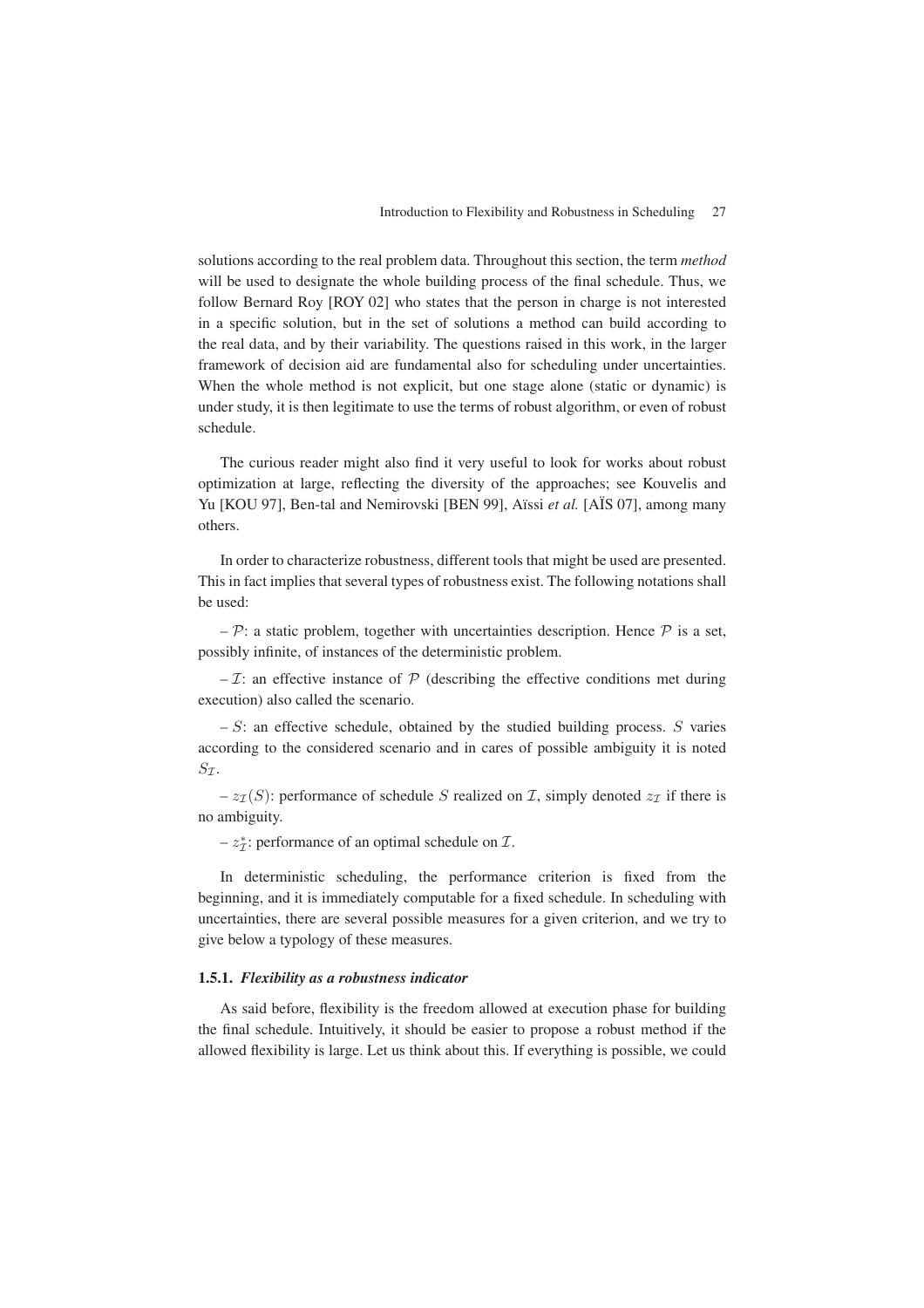be tempted to report any decision at execution phase (reactive approach); this is not always the best for the quality of the final solutions (myopic behavior, temporal constraints). Another key feature of a method is its feasibility for all considered uncertainties. If uncertainty is large, and/or disturbances numerous, the feasibility cannot be guaranteed in general (unless some exceptional repair mechanism can be set). Hence we should always try to maximize the method flexibility, expressed as its feasibility for the largest set of scenarios (here understood in a broad sense). It must be noted that starting from the internal or allowed flexibility, we consider now a chosen flexibility. In that sense, a flexibility indicator can rightly be considered as a robustness measure for the method at hand; see Chapters 9 and 11 in this book.

Still, it is always a good idea to couple that indicator with another measure, bound to the performance in the classical sense. Concerning the studies from the literature, the feasibility guarantee is usually implicitly accepted as a property of the method (a hypothesis that should be justified). In that case, flexibility is not measured.

#### **1.5.2.** *Schedule stability (solution robustness)*

Here the performance criterion (makespan, mean flow-time, etc.) is not considered. For a given method, we try to minimize the differences between the different solutions obtained (by the same method) for different scenarios. In automation literature this specific aspect of robustness is sometimes called *stability*, a term that shall be used in that sense inside this book (see Chapters 8 and 13); ideally, there is one schedule unchanged for the different scenarios, hence it is *stable*. The difference between two schedules, denoted their distance  $d$ , can be for instance the number of permutations between tasks or machines, or any other adequate measure in the considered context. Then we might try to minimize either the largest distance between two solutions, or the largest distance with respect to some reference, or baseline, schedule  $\tilde{S}$ . In the second case, we speak naturally of the stability of this baseline schedule, or of *solution robustness* [HER 05].

$$
R_1 = \max_{\mathcal{I}, \mathcal{I}' \in \mathcal{P}} d(S_{\mathcal{I}}, S_{\mathcal{I}}')
$$

$$
R_1' = \max_{\mathcal{I} \in \mathcal{P}} d(S_{\mathcal{I}}, \tilde{S})
$$

In a way, we try to build the smallest set of schedules compatible with the uncertainty taken into account. Equivalently, it is the search for a solution set of minimum flexibility, but sufficient to guarantee feasibility. In practice, we usually start from a reference (or baseline) schedule whose performances are acceptable for the available estimations.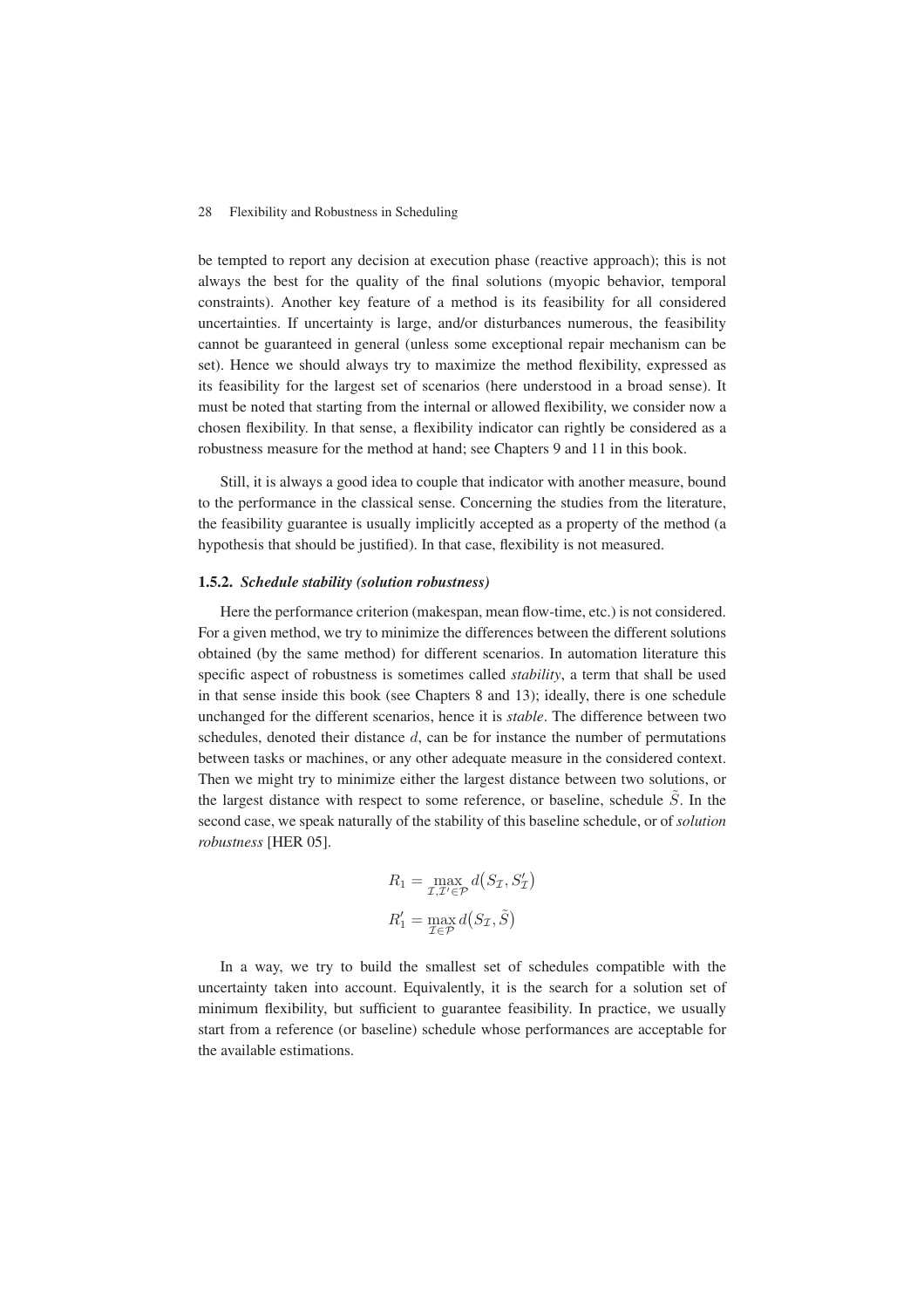#### **1.5.3.** *Stability relatively to a performance criterion (quality robustness)*

Again, we try to minimize a distance between the solutions obtained by different scenarios. This time though, the distance is measured with respect to the obtained value of the criterion. In [HER 05] this is called *quality robustness*, meaning that the quality (criterion value) of the baseline schedule should remain equivalent in all scenarios. With different models and points of view, such robustness measures are used in Chapters 6, 7, 12 and 14. If this value is considered as one characteristic, among others, of a schedule, it is a particular example of the previous case: we look for a set of solutions with close performances. Most often this approach is used jointly with a model based on estimations of the data (scenario  $\mathcal{I}$ ). There is a baseline schedule, and the robustness measure is given by the largest difference between the performance of this schedule for the initial scenario  $z_{\tilde{T}}$ , and the performance obtained for any other scenario:

> $R_2 = \max_{\mathcal{I} \in \mathcal{P}}$  $z_{\mathcal{I}}$  $\frac{z_1}{z_{\tilde{\mathcal{I}}}}$  (relative difference)  $R'_2 = \max_{\mathcal{I} \in \mathcal{P}} |z_{\mathcal{I}} - z_{\tilde{\mathcal{I}}}|$  (absolute difference)

R<sup>2</sup> can be called the *stability ratio*. In one important case, only one schedule is built whatever the scenario (this implies the feasibility hypothesis). In fact, a family of schedules is usually considered, obtained from an initial schedule by accepting some amount of temporal flexibility. The robustness of this schedule  $S$  is measured by  $R_2$ or  $R'_2$ ,  $z_{\mathcal{I}}$  being here the performance of S for  $\mathcal{I}$ .

From the perspective of the associated optimization problems, such as looking for the most robust process for  $R_2$ , the problem is equivalent to minimizing the largest value of the criterion on the set of possible scenarios as soon as  $z_{\tilde{\tau}}$  is fixed.

When statistical data are available, a stochastic model can be used and it is possible to look for schedules whose mean behavior is good. Although the robustness measures are obtained from  $R_2$  or  $R'_2$  by replacing the maximum by, for instance, the expectation, it is less natural to speak of stability (except that it means some guarantees can be obtained about, for instance, the mean behavior). The obtained measures are here the traditional measures in stochastic optimization, particularly:

 $R_3 = E_{\mathcal{I} \in \mathcal{P}}[z_{\mathcal{I}}]$  (criterion expectation)

The drawback of all these measures is that they sometimes lead to schedules quite far from the best solution for a given scenario, even if it is reassuring to build a stable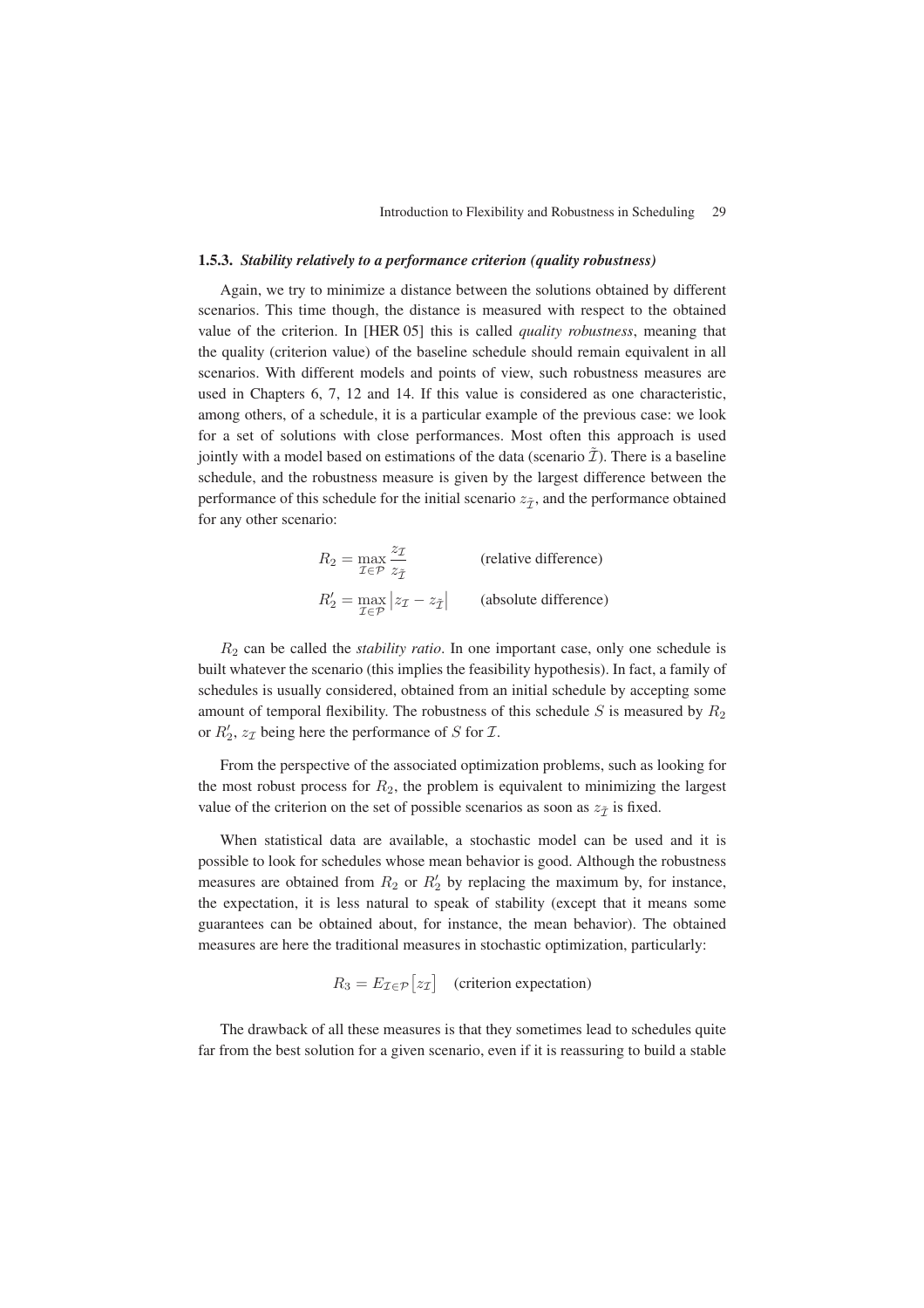set of solution, or a set with good mean behavior. That is why many authors keep the term robustness for other measures.

#### **1.5.4.** *Respect of a fixed performance threshold*

Frequently, a target performance  $\tilde{z}$  is defined *a priori*. The method is then considered as robust if no performance schedule exceeds this threshold, whatever the scenario. Hence the measure

 $R_4 = \max_{\mathcal{I} \in \mathcal{P}} (z_{\mathcal{I}} - \tilde{z})$  (absolute deviation with respect to some threshold)

Of course, the associated optimization problem is the same as for the stability with respect to the performance criterion (see section 1.5.3) and the same drawback holds.

In the case of a stochastic model, it is logical (see Daniels and Carillo [DAN 97]) to minimize the probability of exceeding the threshold:

$$
R_5 = P_{\mathcal{I} \in \mathcal{P}}(z_{\mathcal{I}} \ge \tilde{z})
$$
 (service level measure)

The difficulty in using this measure (see Chapter 5) comes from the fact that we must know the probability law associated with the random variable z.

#### **1.5.5.** *Deviation measures with respect to the optimum*

Robustness is measured here by comparing the criterion value obtained by the method and the optimum value, this for all scenarios. Following [DAN 95, KOU 97] we use the term of deviation: absolute deviation if the difference is computed; relative deviation for the ratio. There are several possibilities for using these deviations. One possibility is to compute their maxima, or their expectation in a stochastic setting. Thus, two relative measures are possible:

$$
R_6 = \max_{\mathcal{I} \in \mathcal{P}} \frac{z_{\mathcal{I}}}{z_{\mathcal{I}}^*}
$$
 (worst case relative deviation)  

$$
R_7 = E_{\mathcal{I} \in \mathcal{P}} \left[ \frac{z_{\mathcal{I}}}{z_{\mathcal{I}}^*} \right]
$$
 (relative deviation in expectation)

and the corresponding absolute measures  $R'_6$  and  $R'_7$ . In robust optimization literature (see [AÏS 07, AVE 00, MUL 95]), the absolute deviation is called the "*minmax regret criterion*". Note also that in approximation literature, and sometimes in on-line optimization, the term *competitivity ratio* can be used for the relative deviation.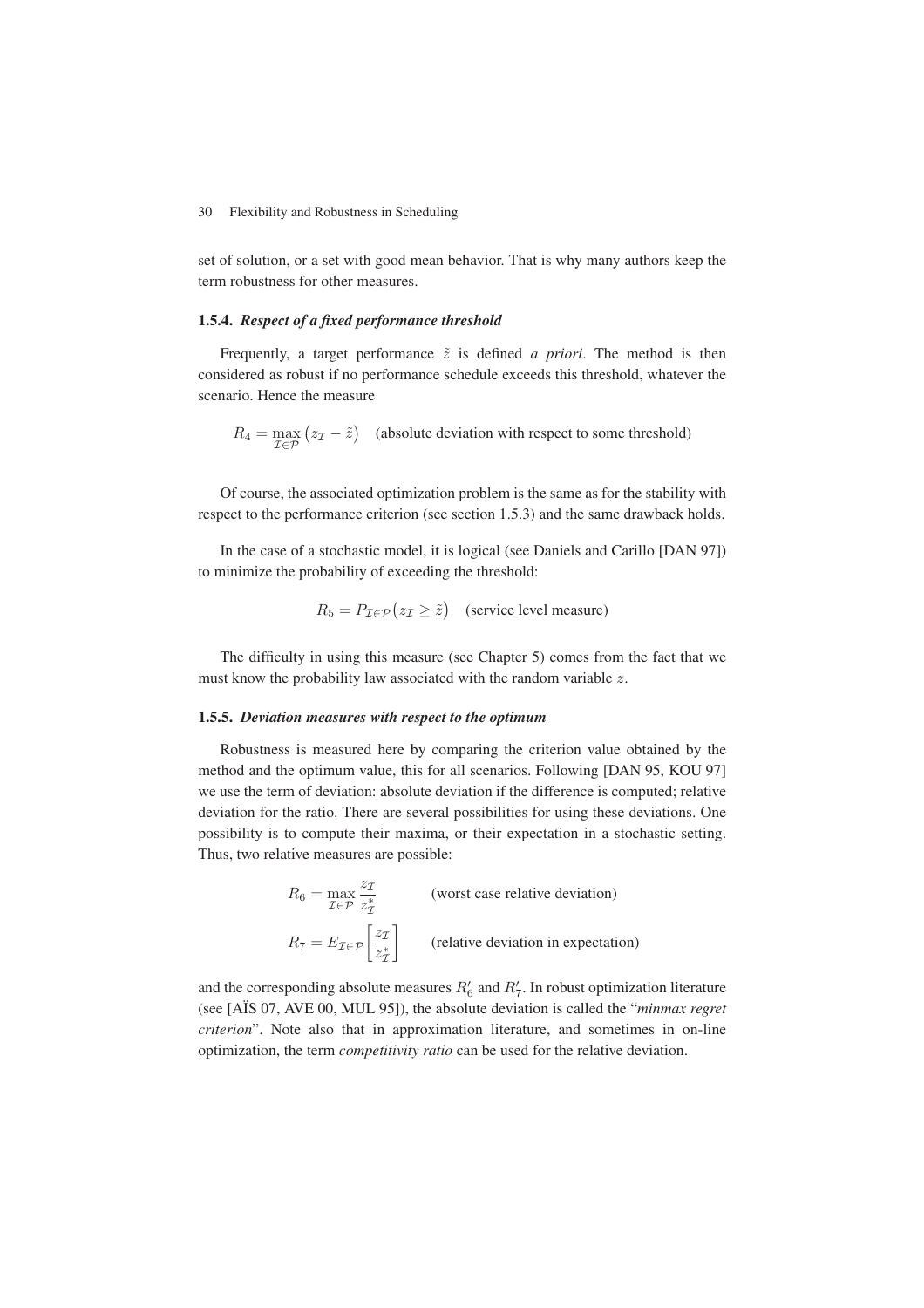Computing these measures supposes that the optimal solution can be computed for each scenario, and in the stochastic case, that the probability of each scenario is known. This is not always possible, and we might just compute some upper bound, called the *sensitivity bound*, absolute or relative (see Chapter 4). It is also possible in the stochastic case to compute an approximation of  $R_7$  or  $R'_7$ , by computing a mean after sampling the scenarios, see Kouvelis *et al.* [KOU 00] and more generally the stochastic optimization literature. We might speak then of *sampled mean deviation*.

#### **1.5.6.** *Sensitivity and robustness*

In the literature, it is sometimes difficult to separate sensitivity analysis and robustness. In fact the sensitivity analysis tries to answer the "what if..." questions. It deals with disturbances more than with general uncertainty: data are fixed but might be disturbed, a baseline schedule  $\tilde{S}$  is given, which is most often optimal. Sensitivity analysis tries to measure the performance degradation of  $\tilde{S}$  for a particular disturbance. It is not concerned with the execution phase: the robustness of a static algorithm is measured. Among the above measures, sensitivity analysis might use  $R'_1$ ,  $R_2$ ,  $R_6$  or  $R'_6$ , and does not deal with probabilistic models. Furthermore, it comes historically from linear programming (LP), and as for LP disturbances concerns one parameter at a time. In LP, the maximum change of a parameter for which the current basis is still optimal is easy to compute. In scheduling, Sotskov *et al.* [SOT 98] did introduce the stability radius  $\rho_{\tilde{S}}$ . Computing the radius is equivalent to searching for the maximum disturbance size for which  $R'_2 = 0$ . Hall and Posner [HAL 04] present a classification and many results about sensitivity analysis in scheduling.

It is of course possible to extend the analysis to a true uncertainty on data simultaneously considered (see [PEN 01] and Chapters 3 and 4 in this book), if the study is restricted to the static phase and to some disturbance types (taking into account the breakdowns, for instance, seems impossible). However, it is then difficult to show results on the stability radius for instance.

#### **1.6. Bibliography**

- [AÏS 07] AÏSSI H., BAZGAN C. and VANDERPOOTEN D., "Min-max and min-max regret versions of some combinatorial optimization problems: a survey", p. 1–32, Annales du Lamsade. ROY B., ALOULOU M.A. and KALAI R. (Eds.): *Robustness in OR-DA*, Paris, 2007.
- [ALO 02] ALOULOU M.A., PORTMANN M.-C. and VIGNIER A., "Predictive-reactive scheduling for the single machine problem", *Proceedings of the 8th International Workshop on Project Management and Scheduling*, Valencia, Spain, p. 39–42, 2002.